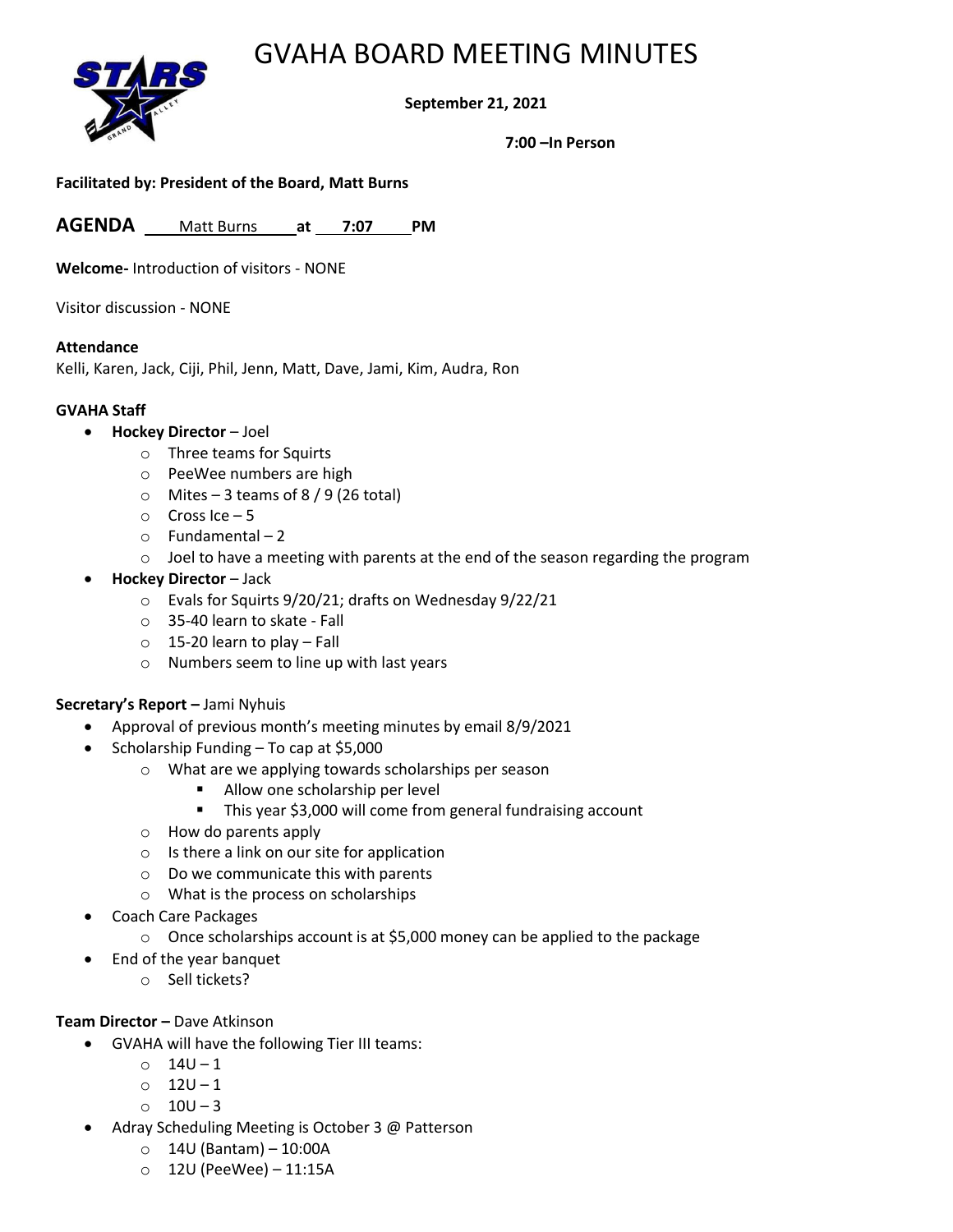# GVAHA BOARD MEETING MINUTES



### **September 21, 2021**

Page 2 of 3

- $\circ$  10U (Squirt) 12:30P
- League play starts October 4 (really is October 8)
- Adray Playoffs: February 11-13, 2022
- MAHA Play-In Games: January 8-9, 2022
- MAHA Districts: February 4-6, 2022
- 2022-23 Season will be changing to the following period times:
	- o 14U 3-15 Minute Periods
	- o 12U 3-13 Minute Periods
	- o 10U 3-12 Minute Periods
	- o Need to budget for the time change next season (10U 80min game slots)
- **Evaluations** 
	- o Jack has sent out TeamGenius codes for all Tier II teams, Tier III team codes coming.
	- $\circ$  10U will utilize the timed evaluation to rank players for the draft
- Goaltender Development possibilities
- **Manager Coordinator –** Karen Sobeck
	- o Manager meeting Monday

## **Treasurer's Report** – Phil Malnar

- Treasurer Report: July August
- Financial Assistance Applicants / Voting
	- July September Financial Transactions:
		- o Bank Signers
		- o Travel Team Financial Managers & Current Needs
		- o Player Refunds all have been taken care of
		- o Scrip Credit Transfers need to be applied for last month yet
- Other
	- o Overall accounting / financing processes
		- Phil to setup date and process

## **Equipment and Merchandising Director Report** – Audra Atkinson

- If players are added jerseys will need to be ordered
- $\bullet$  1<sup>st</sup> year squirt or new player to the association welcome bag
- Player handbook Audra to update, Jenn to assist
- •

## **Fundraising Director Report –** Kelli Sterley

- Euchre tournament 9/23/2021
- Hat Trick Raffle Jenn to help Kelli write up advertising
- **Sponsorship Coordinator –** Jami Nyhuis
	- o Breakdown of packages
	- $\circ$  Are we going to take the cost for the seasonal sponsorship banner out of the yearbook fund Yes
	- $\circ$  Sponsors so far, how payments are applied, sponsors who are not specified to a team
		- First \$5,000 to go towards scholarships
		- 2<sup>nd</sup> tier will go towards coaching care packages
		- 3 3<sup>rd</sup> tier will be spread out to all house teams